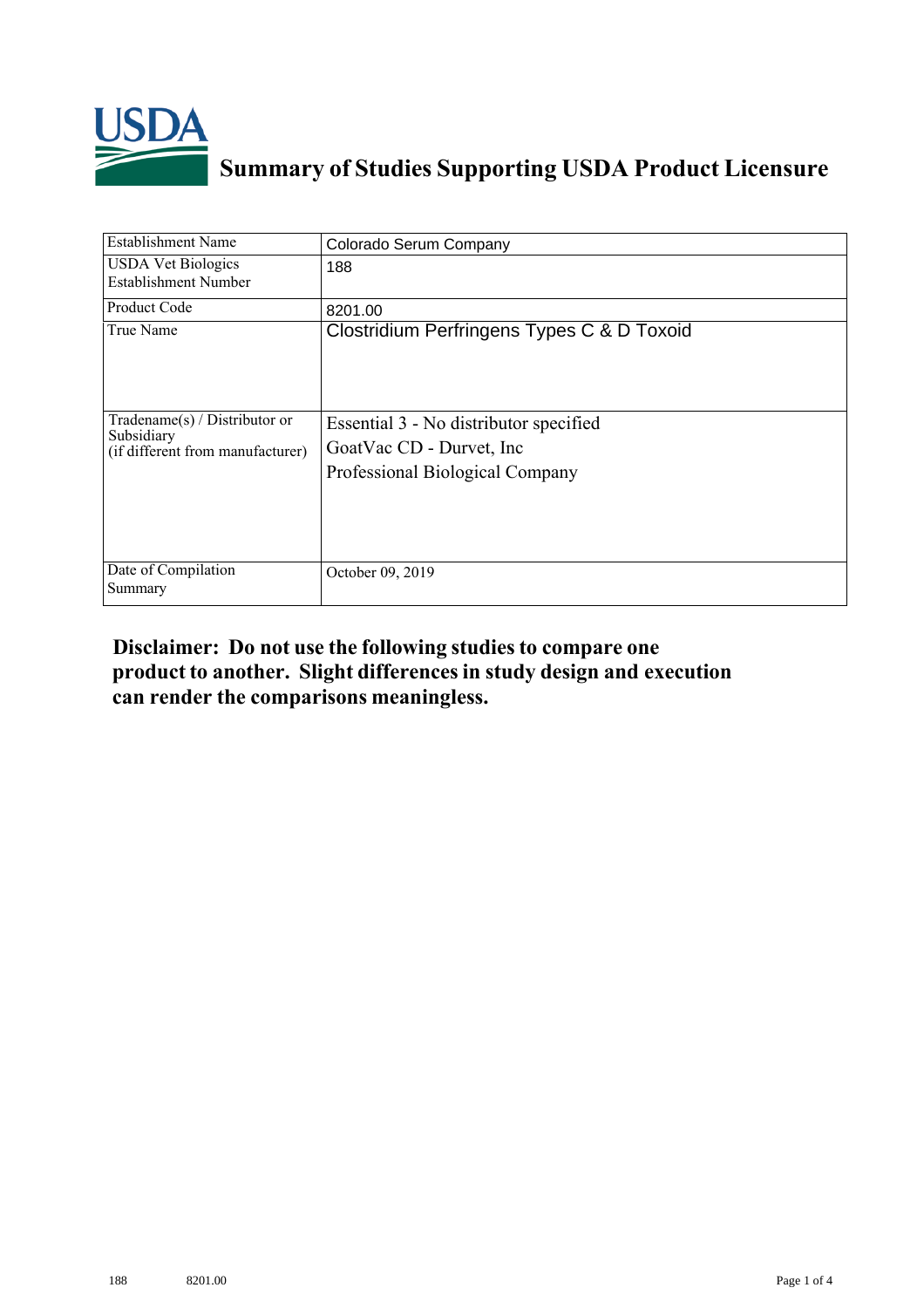| <b>Study Type</b>              | Efficacy                                                                                                                                                                                      |
|--------------------------------|-----------------------------------------------------------------------------------------------------------------------------------------------------------------------------------------------|
| <b>Pertaining to</b>           | Clostridium Perfringens Type B                                                                                                                                                                |
| <b>Study Purpose</b>           | Efficacy of product against Clostridium perfringens Type B                                                                                                                                    |
| <b>Product Administration</b>  |                                                                                                                                                                                               |
| <b>Study Animals</b>           |                                                                                                                                                                                               |
| <b>Challenge Description</b>   |                                                                                                                                                                                               |
| <b>Interval observed after</b> |                                                                                                                                                                                               |
| challenge                      |                                                                                                                                                                                               |
| <b>Results</b>                 | Study data were evaluated by USDA-APHIS prior to product<br>licensure and met regulatory standards for acceptance at the time<br>of submission. Study data, however, are no longer available. |
| <b>USDA Approval Date</b>      | April 23, 1984                                                                                                                                                                                |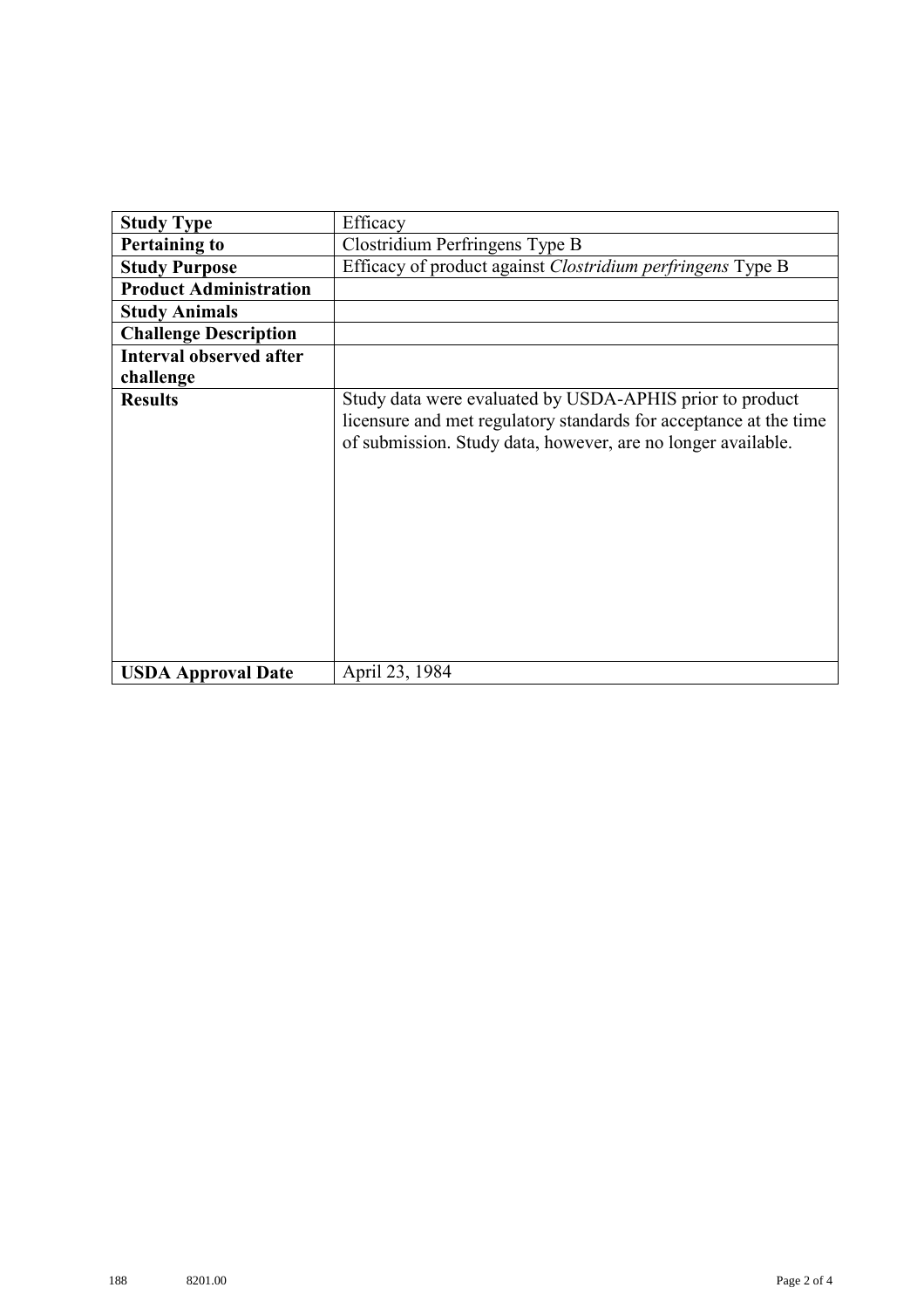| <b>Study Type</b>              | Efficacy                                                                                                                                                                                                                                                                                                                    |
|--------------------------------|-----------------------------------------------------------------------------------------------------------------------------------------------------------------------------------------------------------------------------------------------------------------------------------------------------------------------------|
| <b>Pertaining to</b>           | Clostridium Perfringens Types C & D Toxoid                                                                                                                                                                                                                                                                                  |
| <b>Study Purpose</b>           | Efficacy of product against <i>Clostridium perfringens</i> Type C and<br>Clostridium perfringens Type D                                                                                                                                                                                                                     |
| <b>Product Administration</b>  |                                                                                                                                                                                                                                                                                                                             |
| <b>Study Animals</b>           |                                                                                                                                                                                                                                                                                                                             |
| <b>Challenge Description</b>   |                                                                                                                                                                                                                                                                                                                             |
| <b>Interval observed after</b> |                                                                                                                                                                                                                                                                                                                             |
| challenge                      |                                                                                                                                                                                                                                                                                                                             |
| <b>Results</b>                 | Study data were evaluated by USDA-APHIS prior to product<br>licensure and met regulatory standards for acceptance at the time<br>of submission. No data are published because this study was<br>submitted to USDA-APHIS prior to January 1, 2007, and APHIS<br>only requires publication of data submitted after that date. |
| <b>USDA Approval Date</b>      | April 23, 1984                                                                                                                                                                                                                                                                                                              |